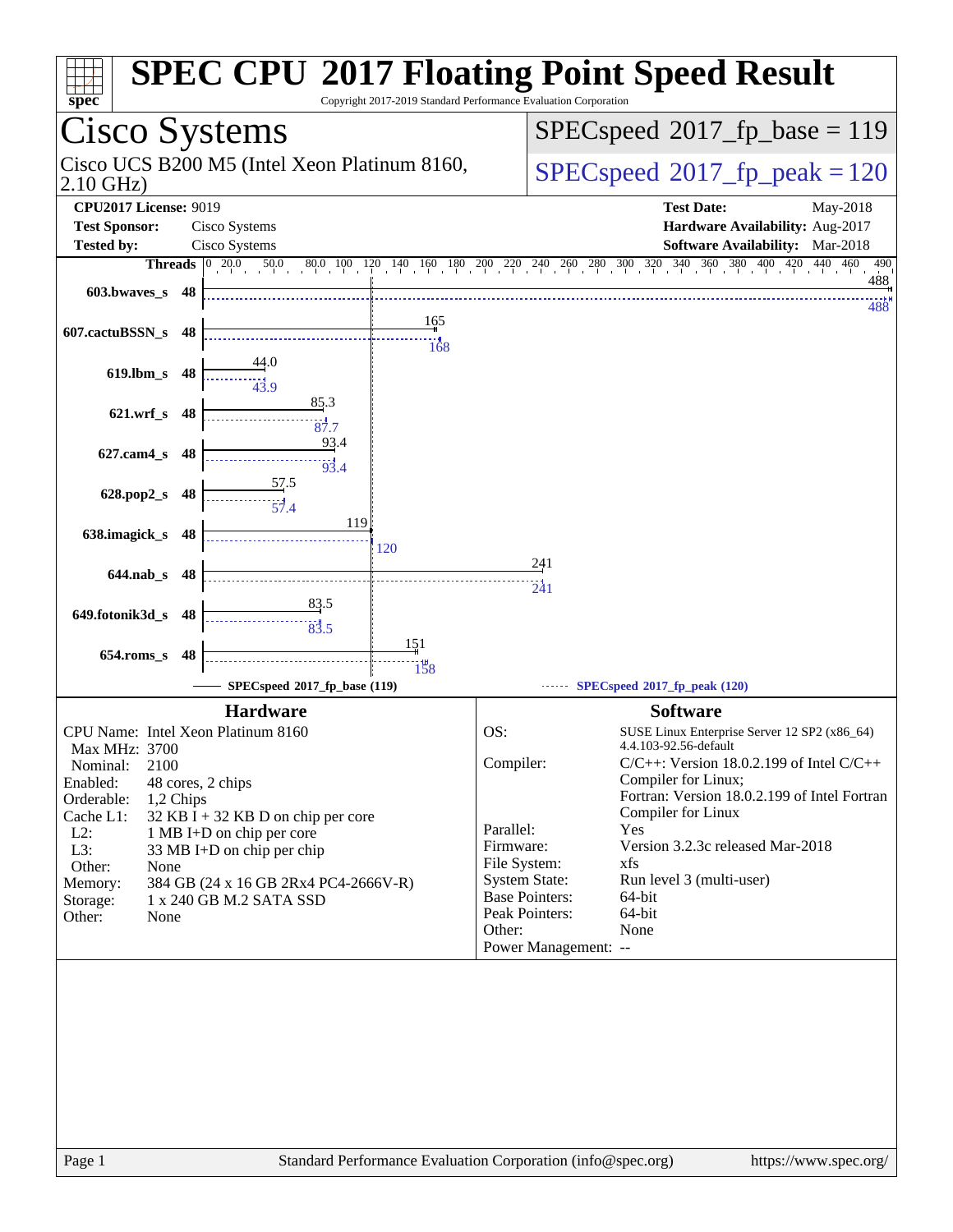

Copyright 2017-2019 Standard Performance Evaluation Corporation

# Cisco Systems

2.10 GHz) Cisco UCS B200 M5 (Intel Xeon Platinum 8160,  $\vert$  [SPECspeed](http://www.spec.org/auto/cpu2017/Docs/result-fields.html#SPECspeed2017fppeak)®2017 fp\_peak = 120

 $SPEC speed^{\circ}2017\_fp\_base = 119$ 

**[CPU2017 License:](http://www.spec.org/auto/cpu2017/Docs/result-fields.html#CPU2017License)** 9019 **[Test Date:](http://www.spec.org/auto/cpu2017/Docs/result-fields.html#TestDate)** May-2018 **[Test Sponsor:](http://www.spec.org/auto/cpu2017/Docs/result-fields.html#TestSponsor)** Cisco Systems **[Hardware Availability:](http://www.spec.org/auto/cpu2017/Docs/result-fields.html#HardwareAvailability)** Aug-2017 **[Tested by:](http://www.spec.org/auto/cpu2017/Docs/result-fields.html#Testedby)** Cisco Systems **[Software Availability:](http://www.spec.org/auto/cpu2017/Docs/result-fields.html#SoftwareAvailability)** Mar-2018

### **[Results Table](http://www.spec.org/auto/cpu2017/Docs/result-fields.html#ResultsTable)**

|                                    | <b>Base</b>    |                |       |                | <b>Peak</b> |                |       |                |                |              |                |              |                |              |
|------------------------------------|----------------|----------------|-------|----------------|-------------|----------------|-------|----------------|----------------|--------------|----------------|--------------|----------------|--------------|
| <b>Benchmark</b>                   | <b>Threads</b> | <b>Seconds</b> | Ratio | <b>Seconds</b> | Ratio       | <b>Seconds</b> | Ratio | <b>Threads</b> | <b>Seconds</b> | <b>Ratio</b> | <b>Seconds</b> | <b>Ratio</b> | <b>Seconds</b> | <b>Ratio</b> |
| $603.bwaves$ s                     | 48             | 121            | 488   | 121            | 487         | 121            | 489   | 48             | <u>121</u>     | 488          | 122            | 484          | 121            | 489          |
| 607.cactuBSSN s                    | 48             | 100            | 166   | 102            | 164         | <u>101</u>     | 165   | 48             | 99.3           | 168          | 99.6           | 167          | 98.8           | 169          |
| $619.1$ bm s                       | 48             | 119            | 43.9  | 119            | 44.0        | 119            | 44.0  | 48             | 119            | 44.0         | 119            | 43.9         | <b>119</b>     | 43.9         |
| $621$ .wrf s                       | 48             | 155            | 85.3  | 155            | 85.1        | 155            | 85.5  | 48             | 151            | 87.7         | 152            | 87.2         | 151            | 87.7         |
| $627$ .cam4 s                      | 48             | 94.8           | 93.5  | 94.9           | 93.4        | 95.1           | 93.2  | 48             | 94.7           | 93.6         | 94.9           | 93.4         | 95.4           | 92.9         |
| $628.pop2_s$                       | 48             | 207            | 57.2  | 206            | 57.5        | 207            | 57.5  | 48             | 207            | 57.3         | 206            | 57.6         | 207            | 57.4         |
| 638.imagick_s                      | 48             | 121            | 119   | 122            | 118         | 121            | 120   | 48             | 120            | 120          | 120            | <b>120</b>   | 121            | 120          |
| $644$ .nab s                       | 48             | 72.5           | 241   | 72.4           | 241         | 72.5           | 241   | 48             | 72.5           | 241          | 72.5           | 241          | 72.4           | 241          |
| 649.fotonik3d s                    | 48             | 109            | 83.8  | 110            | 82.9        | 109            | 83.5  | 48             | 109            | 83.7         | 110            | 82.6         | <u>109</u>     | 83.5         |
| $654$ .roms s                      | 48             | 103            | 152   | 104            | 151         | 105            | 150   | 48             | 101            | 156          | <u>99.9</u>    | <u>158</u>   | 98.6           | 160          |
| $SPECspeed*2017_fp\_base =$<br>119 |                |                |       |                |             |                |       |                |                |              |                |              |                |              |

**[SPECspeed](http://www.spec.org/auto/cpu2017/Docs/result-fields.html#SPECspeed2017fppeak)[2017\\_fp\\_peak =](http://www.spec.org/auto/cpu2017/Docs/result-fields.html#SPECspeed2017fppeak) 120**

Results appear in the [order in which they were run.](http://www.spec.org/auto/cpu2017/Docs/result-fields.html#RunOrder) Bold underlined text [indicates a median measurement](http://www.spec.org/auto/cpu2017/Docs/result-fields.html#Median).

### **[Operating System Notes](http://www.spec.org/auto/cpu2017/Docs/result-fields.html#OperatingSystemNotes)**

Stack size set to unlimited using "ulimit -s unlimited"

### **[General Notes](http://www.spec.org/auto/cpu2017/Docs/result-fields.html#GeneralNotes)**

Environment variables set by runcpu before the start of the run: KMP\_AFFINITY = "granularity=fine,compact" LD\_LIBRARY\_PATH = "/home/cpu2017/lib/ia32:/home/cpu2017/lib/intel64:/home/cpu2017/je5.0.1-32:/home/cpu2017/je5.0.1-64" OMP\_STACKSIZE = "192M"

 Binaries compiled on a system with 1x Intel Core i7-4790 CPU + 32GB RAM memory using Redhat Enterprise Linux 7.4 Transparent Huge Pages enabled by default Prior to runcpu invocation Filesystem page cache synced and cleared with: sync; echo 3> /proc/sys/vm/drop\_caches Yes: The test sponsor attests, as of date of publication, that CVE-2017-5754 (Meltdown) is mitigated in the system as tested and documented. Yes: The test sponsor attests, as of date of publication, that CVE-2017-5753 (Spectre variant 1) is mitigated in the system as tested and documented. Yes: The test sponsor attests, as of date of publication, that CVE-2017-5715 (Spectre variant 2) is mitigated in the system as tested and documented.

### **[Platform Notes](http://www.spec.org/auto/cpu2017/Docs/result-fields.html#PlatformNotes)**

BIOS Settings: Intel HyperThreading Technology set to Disabled

**(Continued on next page)**

Page 2 Standard Performance Evaluation Corporation [\(info@spec.org\)](mailto:info@spec.org) <https://www.spec.org/>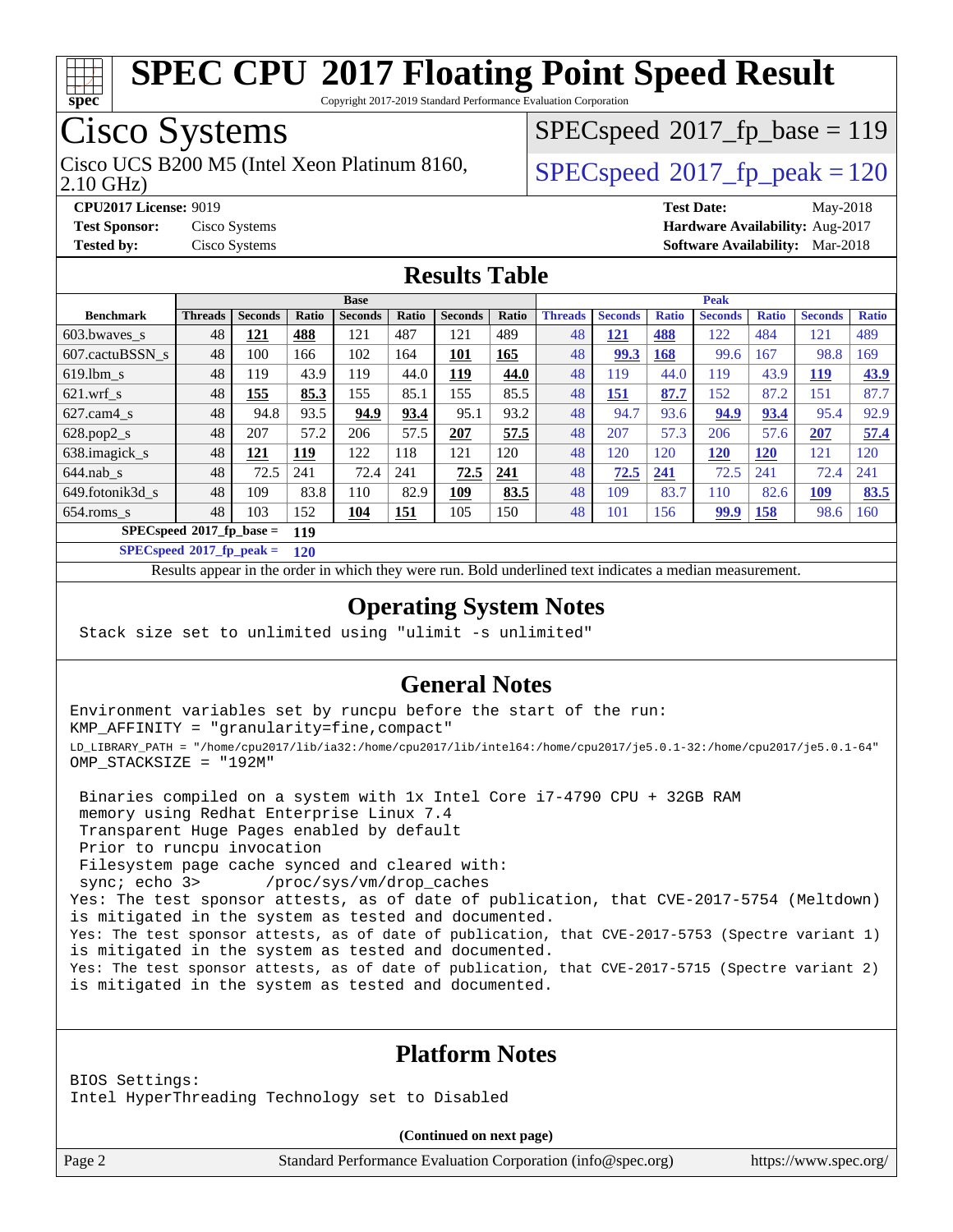

Copyright 2017-2019 Standard Performance Evaluation Corporation

# Cisco Systems

Cisco UCS B200 M5 (Intel Xeon Platinum 8160,<br>2.10 GHz)

[SPECspeed](http://www.spec.org/auto/cpu2017/Docs/result-fields.html#SPECspeed2017fpbase)<sup>®</sup>2017 fp base = 119

[SPECspeed](http://www.spec.org/auto/cpu2017/Docs/result-fields.html#SPECspeed2017fppeak)<sup>®</sup>2017 fp peak = 120

**[CPU2017 License:](http://www.spec.org/auto/cpu2017/Docs/result-fields.html#CPU2017License)** 9019 **[Test Date:](http://www.spec.org/auto/cpu2017/Docs/result-fields.html#TestDate)** May-2018 **[Test Sponsor:](http://www.spec.org/auto/cpu2017/Docs/result-fields.html#TestSponsor)** Cisco Systems **[Hardware Availability:](http://www.spec.org/auto/cpu2017/Docs/result-fields.html#HardwareAvailability)** Aug-2017 **[Tested by:](http://www.spec.org/auto/cpu2017/Docs/result-fields.html#Testedby)** Cisco Systems **[Software Availability:](http://www.spec.org/auto/cpu2017/Docs/result-fields.html#SoftwareAvailability)** Mar-2018

#### **[Platform Notes \(Continued\)](http://www.spec.org/auto/cpu2017/Docs/result-fields.html#PlatformNotes)**

Page 3 Standard Performance Evaluation Corporation [\(info@spec.org\)](mailto:info@spec.org) <https://www.spec.org/> CPU performance set to Enterprise Power Performance Tuning set to OS Controls SNC set to Disabled Patrol Scrub set to Disabled Sysinfo program /home/cpu2017/bin/sysinfo Rev: r5797 of 2017-06-14 96c45e4568ad54c135fd618bcc091c0f running on linux-qc7k Sat May 12 02:20:48 2018 SUT (System Under Test) info as seen by some common utilities. For more information on this section, see <https://www.spec.org/cpu2017/Docs/config.html#sysinfo> From /proc/cpuinfo model name : Intel(R) Xeon(R) Platinum 8160 CPU @ 2.10GHz 2 "physical id"s (chips) 48 "processors" cores, siblings (Caution: counting these is hw and system dependent. The following excerpts from /proc/cpuinfo might not be reliable. Use with caution.) cpu cores : 24 siblings : 24 physical 0: cores 0 1 2 3 4 5 8 9 10 11 12 13 16 17 18 19 20 21 24 25 26 27 28 29 physical 1: cores 0 1 2 3 4 5 8 9 10 11 12 13 16 17 18 19 20 21 24 25 26 27 28 29 From lscpu: Architecture: x86\_64 CPU op-mode(s): 32-bit, 64-bit Byte Order: Little Endian  $CPU(s):$  48<br>On-line CPU(s) list: 0-47 On-line  $CPU(s)$  list: Thread(s) per core: 1 Core(s) per socket: 24 Socket(s): 2 NUMA node(s): 2 Vendor ID: GenuineIntel CPU family: 6 Model: 85 Model name: Intel(R) Xeon(R) Platinum 8160 CPU @ 2.10GHz Stepping: 4 CPU MHz: 1850.253 CPU max MHz: 3700.0000 CPU min MHz: 1000.0000 BogoMIPS: 4199.99 Virtualization: VT-x L1d cache: 32K L1i cache: 32K L2 cache: 1024K L3 cache: 33792K **(Continued on next page)**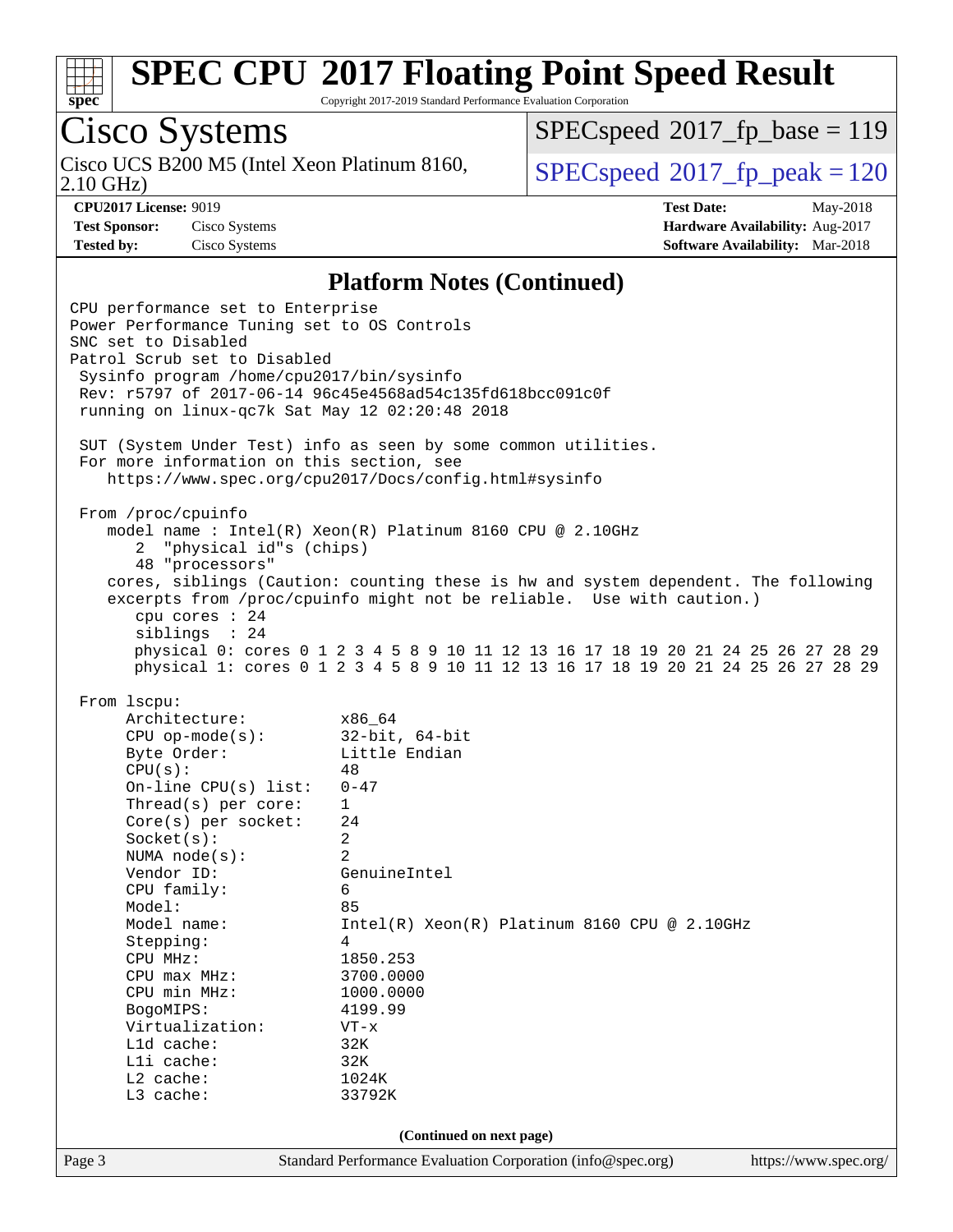| Cisco Systems<br>Cisco UCS B200 M5 (Intel Xeon Platinum 8160,<br>$2.10$ GHz)<br><b>CPU2017 License: 9019</b><br><b>Test Date:</b><br>May-2018<br><b>Test Sponsor:</b><br>Hardware Availability: Aug-2017<br>Cisco Systems<br><b>Tested by:</b><br>Cisco Systems<br>Software Availability: Mar-2018<br><b>Platform Notes (Continued)</b><br>NUMA node0 CPU(s):<br>$0 - 23$<br>$24 - 47$<br>NUMA nodel CPU(s):<br>fpu vme de pse tsc msr pae mce cx8 apic sep mtrr pge mca cmov<br>Flags:<br>pat pse36 clflush dts acpi mmx fxsr sse sse2 ss ht tm pbe syscall nx pdpe1gb rdtscp<br>lm constant_tsc art arch_perfmon pebs bts rep_good nopl xtopology nonstop_tsc<br>aperfmperf eagerfpu pni pclmulqdq dtes64 monitor ds_cpl vmx smx est tm2 ssse3 sdbg<br>fma cx16 xtpr pdcm pcid dca sse4_1 sse4_2 x2apic movbe popcnt tsc_deadline_timer aes<br>xsave avx f16c rdrand lahf_lm abm 3dnowprefetch ida arat epb invpcid_single pln pts<br>dtherm hwp hwp_act_window hwp_epp hwp_pkg_req intel_pt spec_ctrl kaiser tpr_shadow<br>vnmi flexpriority ept vpid fsgsbase tsc_adjust bmil hle avx2 smep bmi2 erms invpcid<br>rtm cqm mpx avx512f avx512dq rdseed adx smap clflushopt clwb avx512cd avx512bw<br>avx512vl xsaveopt xsavec xgetbv1 cqm_llc cqm_occup_llc<br>/proc/cpuinfo cache data<br>cache size $: 33792$ KB<br>From numactl --hardware WARNING: a numactl 'node' might or might not correspond to a<br>physical chip.<br>$available: 2 nodes (0-1)$<br>node 0 cpus: 0 1 2 3 4 5 6 7 8 9 10 11 12 13 14 15 16 17 18 19 20 21 22 23<br>node 0 size: 192830 MB<br>node 0 free: 187136 MB<br>node 1 cpus: 24 25 26 27 28 29 30 31 32 33 34 35 36 37 38 39 40 41 42 43 44 45 46 47<br>node 1 size: 193504 MB<br>node 1 free: 190960 MB<br>node distances:<br>node<br>0<br>1<br>0 :<br>10<br>21<br>1:<br>21<br>10<br>From /proc/meminfo<br>MemTotal:<br>395606572 kB<br>HugePages_Total:<br>0<br>Hugepagesize:<br>2048 kB<br>From /etc/*release* /etc/*version*<br>SuSE-release:<br>SUSE Linux Enterprise Server 12 (x86_64)<br>$VERSION = 12$<br>$PATCHLEVEL = 2$<br># This file is deprecated and will be removed in a future service pack or release.<br># Please check /etc/os-release for details about this release.<br>os-release:<br>NAME="SLES"<br>VERSION="12-SP2"<br>VERSION_ID="12.2"<br>PRETTY_NAME="SUSE Linux Enterprise Server 12 SP2"<br>(Continued on next page)<br>Page 4<br>Standard Performance Evaluation Corporation (info@spec.org) | <b>SPEC CPU®2017 Floating Point Speed Result</b><br>spec<br>Copyright 2017-2019 Standard Performance Evaluation Corporation |                                          |
|----------------------------------------------------------------------------------------------------------------------------------------------------------------------------------------------------------------------------------------------------------------------------------------------------------------------------------------------------------------------------------------------------------------------------------------------------------------------------------------------------------------------------------------------------------------------------------------------------------------------------------------------------------------------------------------------------------------------------------------------------------------------------------------------------------------------------------------------------------------------------------------------------------------------------------------------------------------------------------------------------------------------------------------------------------------------------------------------------------------------------------------------------------------------------------------------------------------------------------------------------------------------------------------------------------------------------------------------------------------------------------------------------------------------------------------------------------------------------------------------------------------------------------------------------------------------------------------------------------------------------------------------------------------------------------------------------------------------------------------------------------------------------------------------------------------------------------------------------------------------------------------------------------------------------------------------------------------------------------------------------------------------------------------------------------------------------------------------------------------------------------------------------------------------------------------------------------------------------------------------------------------------------------------------------------------------------------------------------------------------------------------------------------------------------------------------------------------|-----------------------------------------------------------------------------------------------------------------------------|------------------------------------------|
|                                                                                                                                                                                                                                                                                                                                                                                                                                                                                                                                                                                                                                                                                                                                                                                                                                                                                                                                                                                                                                                                                                                                                                                                                                                                                                                                                                                                                                                                                                                                                                                                                                                                                                                                                                                                                                                                                                                                                                                                                                                                                                                                                                                                                                                                                                                                                                                                                                                                |                                                                                                                             | $SPEC speed^{\circ}2017\_fp\_base = 119$ |
|                                                                                                                                                                                                                                                                                                                                                                                                                                                                                                                                                                                                                                                                                                                                                                                                                                                                                                                                                                                                                                                                                                                                                                                                                                                                                                                                                                                                                                                                                                                                                                                                                                                                                                                                                                                                                                                                                                                                                                                                                                                                                                                                                                                                                                                                                                                                                                                                                                                                |                                                                                                                             | $SPEC speed^{\circ}2017$ fp peak = 120   |
|                                                                                                                                                                                                                                                                                                                                                                                                                                                                                                                                                                                                                                                                                                                                                                                                                                                                                                                                                                                                                                                                                                                                                                                                                                                                                                                                                                                                                                                                                                                                                                                                                                                                                                                                                                                                                                                                                                                                                                                                                                                                                                                                                                                                                                                                                                                                                                                                                                                                |                                                                                                                             |                                          |
|                                                                                                                                                                                                                                                                                                                                                                                                                                                                                                                                                                                                                                                                                                                                                                                                                                                                                                                                                                                                                                                                                                                                                                                                                                                                                                                                                                                                                                                                                                                                                                                                                                                                                                                                                                                                                                                                                                                                                                                                                                                                                                                                                                                                                                                                                                                                                                                                                                                                |                                                                                                                             |                                          |
|                                                                                                                                                                                                                                                                                                                                                                                                                                                                                                                                                                                                                                                                                                                                                                                                                                                                                                                                                                                                                                                                                                                                                                                                                                                                                                                                                                                                                                                                                                                                                                                                                                                                                                                                                                                                                                                                                                                                                                                                                                                                                                                                                                                                                                                                                                                                                                                                                                                                |                                                                                                                             |                                          |
|                                                                                                                                                                                                                                                                                                                                                                                                                                                                                                                                                                                                                                                                                                                                                                                                                                                                                                                                                                                                                                                                                                                                                                                                                                                                                                                                                                                                                                                                                                                                                                                                                                                                                                                                                                                                                                                                                                                                                                                                                                                                                                                                                                                                                                                                                                                                                                                                                                                                |                                                                                                                             |                                          |
|                                                                                                                                                                                                                                                                                                                                                                                                                                                                                                                                                                                                                                                                                                                                                                                                                                                                                                                                                                                                                                                                                                                                                                                                                                                                                                                                                                                                                                                                                                                                                                                                                                                                                                                                                                                                                                                                                                                                                                                                                                                                                                                                                                                                                                                                                                                                                                                                                                                                |                                                                                                                             |                                          |
|                                                                                                                                                                                                                                                                                                                                                                                                                                                                                                                                                                                                                                                                                                                                                                                                                                                                                                                                                                                                                                                                                                                                                                                                                                                                                                                                                                                                                                                                                                                                                                                                                                                                                                                                                                                                                                                                                                                                                                                                                                                                                                                                                                                                                                                                                                                                                                                                                                                                |                                                                                                                             |                                          |
|                                                                                                                                                                                                                                                                                                                                                                                                                                                                                                                                                                                                                                                                                                                                                                                                                                                                                                                                                                                                                                                                                                                                                                                                                                                                                                                                                                                                                                                                                                                                                                                                                                                                                                                                                                                                                                                                                                                                                                                                                                                                                                                                                                                                                                                                                                                                                                                                                                                                |                                                                                                                             |                                          |
|                                                                                                                                                                                                                                                                                                                                                                                                                                                                                                                                                                                                                                                                                                                                                                                                                                                                                                                                                                                                                                                                                                                                                                                                                                                                                                                                                                                                                                                                                                                                                                                                                                                                                                                                                                                                                                                                                                                                                                                                                                                                                                                                                                                                                                                                                                                                                                                                                                                                |                                                                                                                             |                                          |
|                                                                                                                                                                                                                                                                                                                                                                                                                                                                                                                                                                                                                                                                                                                                                                                                                                                                                                                                                                                                                                                                                                                                                                                                                                                                                                                                                                                                                                                                                                                                                                                                                                                                                                                                                                                                                                                                                                                                                                                                                                                                                                                                                                                                                                                                                                                                                                                                                                                                |                                                                                                                             | https://www.spec.org/                    |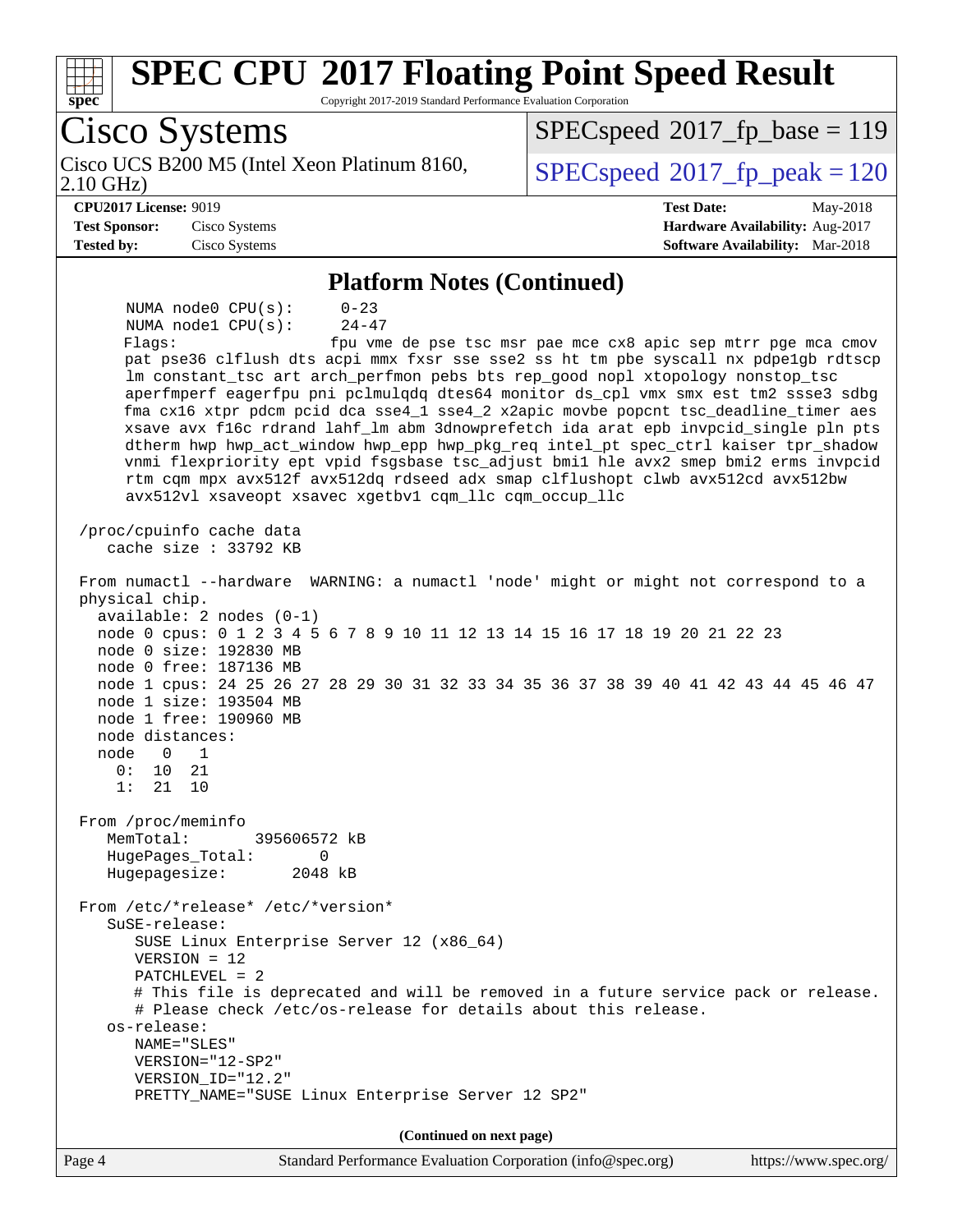

Copyright 2017-2019 Standard Performance Evaluation Corporation

## Cisco Systems

2.10 GHz) Cisco UCS B200 M5 (Intel Xeon Platinum 8160,  $\vert$  [SPECspeed](http://www.spec.org/auto/cpu2017/Docs/result-fields.html#SPECspeed2017fppeak)®2017 fp\_peak = 120

[SPECspeed](http://www.spec.org/auto/cpu2017/Docs/result-fields.html#SPECspeed2017fpbase)<sup>®</sup>2017 fp base = 119

**[Test Sponsor:](http://www.spec.org/auto/cpu2017/Docs/result-fields.html#TestSponsor)** Cisco Systems **[Hardware Availability:](http://www.spec.org/auto/cpu2017/Docs/result-fields.html#HardwareAvailability)** Aug-2017 **[Tested by:](http://www.spec.org/auto/cpu2017/Docs/result-fields.html#Testedby)** Cisco Systems **[Software Availability:](http://www.spec.org/auto/cpu2017/Docs/result-fields.html#SoftwareAvailability)** Mar-2018

**[CPU2017 License:](http://www.spec.org/auto/cpu2017/Docs/result-fields.html#CPU2017License)** 9019 **[Test Date:](http://www.spec.org/auto/cpu2017/Docs/result-fields.html#TestDate)** May-2018

#### **[Platform Notes \(Continued\)](http://www.spec.org/auto/cpu2017/Docs/result-fields.html#PlatformNotes)**

 ID="sles" ANSI\_COLOR="0;32" CPE\_NAME="cpe:/o:suse:sles:12:sp2"

uname -a:

 Linux linux-qc7k 4.4.103-92.56-default #1 SMP Wed Dec 27 16:24:31 UTC 2017 (2fd2155) x86\_64 x86\_64 x86\_64 GNU/Linux

run-level 3 Jan 30 18:03

 SPEC is set to: /home/cpu2017 Filesystem Type Size Used Avail Use% Mounted on /dev/sda1 xfs 224G 190G 35G 85% /

 Additional information from dmidecode follows. WARNING: Use caution when you interpret this section. The 'dmidecode' program reads system data which is "intended to allow hardware to be accurately determined", but the intent may not be met, as there are frequent changes to hardware, firmware, and the "DMTF SMBIOS" standard. BIOS Cisco Systems, Inc. B200M5.3.2.3c.0.0307181316 03/07/2018 Memory:

24x 0xCE00 M393A2G40EB2-CTD 16 GB 2 rank 2666

(End of data from sysinfo program)

#### **[Compiler Version Notes](http://www.spec.org/auto/cpu2017/Docs/result-fields.html#CompilerVersionNotes)**

| 619.1bm_s(base, peak) 638.imagick_s(base, peak)<br>C<br>$644.nab_s(base, peak)$                                            |                                                             |                       |
|----------------------------------------------------------------------------------------------------------------------------|-------------------------------------------------------------|-----------------------|
| icc (ICC) 18.0.2 20180210<br>Copyright (C) 1985-2018 Intel Corporation. All rights reserved.                               |                                                             |                       |
| C++, C, Fortran   607. cactuBSSN_s(base, peak)                                                                             |                                                             |                       |
| icpc (ICC) 18.0.2 20180210<br>Copyright (C) 1985-2018 Intel Corporation. All rights reserved.<br>icc (ICC) 18.0.2 20180210 |                                                             |                       |
| Copyright (C) 1985-2018 Intel Corporation. All rights reserved.<br>ifort (IFORT) 18.0.2 20180210                           |                                                             |                       |
| Copyright (C) 1985-2018 Intel Corporation. All rights reserved.                                                            |                                                             |                       |
|                                                                                                                            |                                                             |                       |
|                                                                                                                            | (Continued on next page)                                    |                       |
| Page 5                                                                                                                     | Standard Performance Evaluation Corporation (info@spec.org) | https://www.spec.org/ |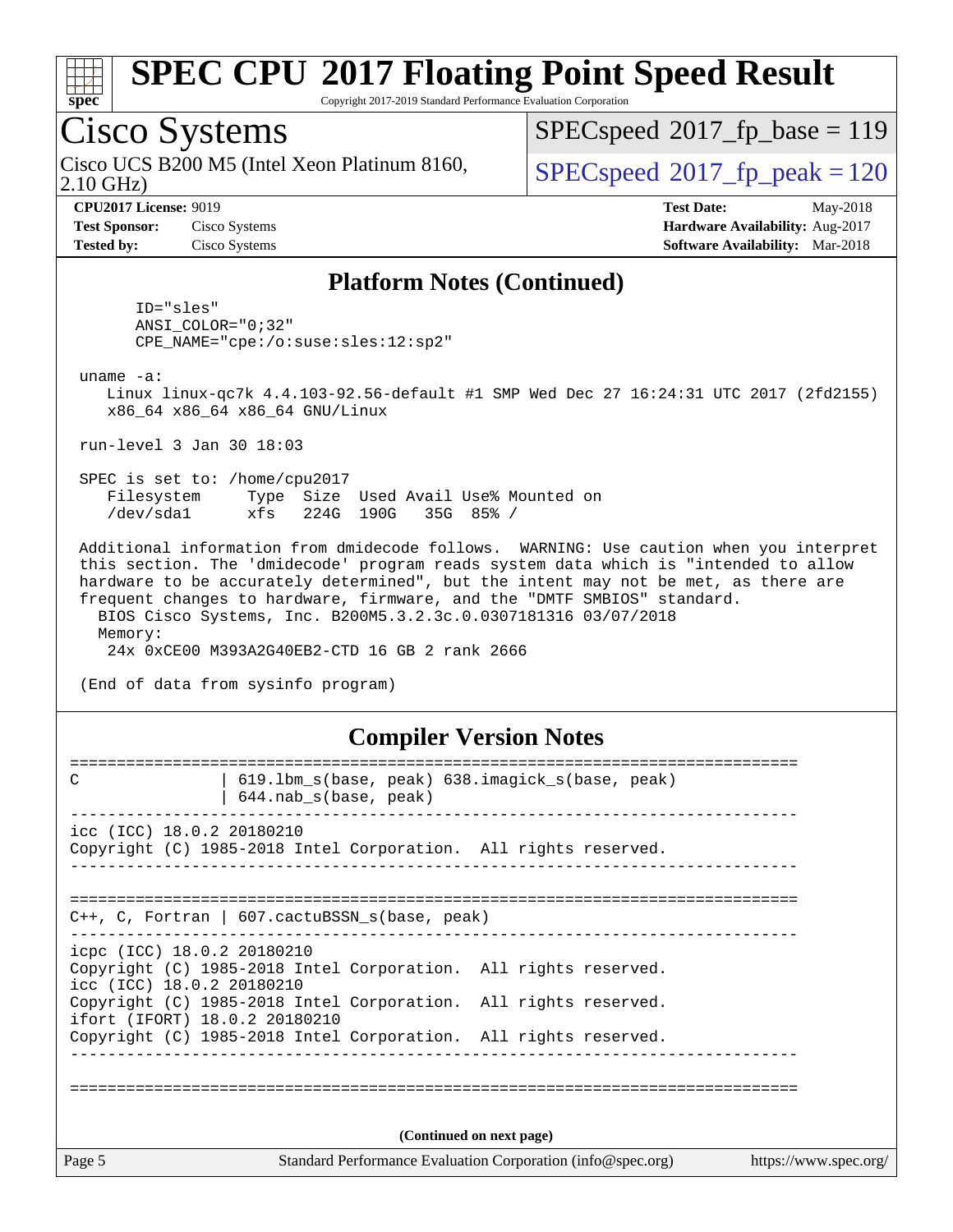| <b>SPEC CPU®2017 Floating Point Speed Result</b><br>Copyright 2017-2019 Standard Performance Evaluation Corporation<br>$spec^*$                                                                  |                                                                                                     |  |  |  |
|--------------------------------------------------------------------------------------------------------------------------------------------------------------------------------------------------|-----------------------------------------------------------------------------------------------------|--|--|--|
| Cisco Systems                                                                                                                                                                                    | $SPEC speed^{\circ}2017$ fp base = 119                                                              |  |  |  |
| Cisco UCS B200 M5 (Intel Xeon Platinum 8160,<br>$2.10$ GHz)                                                                                                                                      | $SPEC speed^{\circ}2017$ _fp_peak = 120                                                             |  |  |  |
| <b>CPU2017 License: 9019</b><br><b>Test Sponsor:</b><br>Cisco Systems<br>Cisco Systems<br><b>Tested by:</b>                                                                                      | <b>Test Date:</b><br>May-2018<br>Hardware Availability: Aug-2017<br>Software Availability: Mar-2018 |  |  |  |
| <b>Compiler Version Notes (Continued)</b><br>603.bwaves_s(base, peak) 649.fotonik3d_s(base, peak)<br>Fortran                                                                                     |                                                                                                     |  |  |  |
| 654.roms_s(base, peak)                                                                                                                                                                           |                                                                                                     |  |  |  |
| ifort (IFORT) 18.0.2 20180210<br>Copyright (C) 1985-2018 Intel Corporation. All rights reserved.                                                                                                 |                                                                                                     |  |  |  |
| $621.wrf_s(base, peak)$ $627.cam4_s(base, peak)$<br>Fortran, C<br>628.pop2_s(base, peak)                                                                                                         |                                                                                                     |  |  |  |
| ifort (IFORT) 18.0.2 20180210<br>Copyright (C) 1985-2018 Intel Corporation. All rights reserved.<br>icc (ICC) 18.0.2 20180210<br>Copyright (C) 1985-2018 Intel Corporation. All rights reserved. |                                                                                                     |  |  |  |
|                                                                                                                                                                                                  |                                                                                                     |  |  |  |

### **[Base Compiler Invocation](http://www.spec.org/auto/cpu2017/Docs/result-fields.html#BaseCompilerInvocation)**

[C benchmarks](http://www.spec.org/auto/cpu2017/Docs/result-fields.html#Cbenchmarks): [icc -m64 -std=c11](http://www.spec.org/cpu2017/results/res2018q2/cpu2017-20180515-05668.flags.html#user_CCbase_intel_icc_64bit_c11_33ee0cdaae7deeeab2a9725423ba97205ce30f63b9926c2519791662299b76a0318f32ddfffdc46587804de3178b4f9328c46fa7c2b0cd779d7a61945c91cd35)

[Fortran benchmarks](http://www.spec.org/auto/cpu2017/Docs/result-fields.html#Fortranbenchmarks): [ifort -m64](http://www.spec.org/cpu2017/results/res2018q2/cpu2017-20180515-05668.flags.html#user_FCbase_intel_ifort_64bit_24f2bb282fbaeffd6157abe4f878425411749daecae9a33200eee2bee2fe76f3b89351d69a8130dd5949958ce389cf37ff59a95e7a40d588e8d3a57e0c3fd751)

[Benchmarks using both Fortran and C](http://www.spec.org/auto/cpu2017/Docs/result-fields.html#BenchmarksusingbothFortranandC): [ifort -m64](http://www.spec.org/cpu2017/results/res2018q2/cpu2017-20180515-05668.flags.html#user_CC_FCbase_intel_ifort_64bit_24f2bb282fbaeffd6157abe4f878425411749daecae9a33200eee2bee2fe76f3b89351d69a8130dd5949958ce389cf37ff59a95e7a40d588e8d3a57e0c3fd751) [icc -m64 -std=c11](http://www.spec.org/cpu2017/results/res2018q2/cpu2017-20180515-05668.flags.html#user_CC_FCbase_intel_icc_64bit_c11_33ee0cdaae7deeeab2a9725423ba97205ce30f63b9926c2519791662299b76a0318f32ddfffdc46587804de3178b4f9328c46fa7c2b0cd779d7a61945c91cd35)

[Benchmarks using Fortran, C, and C++:](http://www.spec.org/auto/cpu2017/Docs/result-fields.html#BenchmarksusingFortranCandCXX) [icpc -m64](http://www.spec.org/cpu2017/results/res2018q2/cpu2017-20180515-05668.flags.html#user_CC_CXX_FCbase_intel_icpc_64bit_4ecb2543ae3f1412ef961e0650ca070fec7b7afdcd6ed48761b84423119d1bf6bdf5cad15b44d48e7256388bc77273b966e5eb805aefd121eb22e9299b2ec9d9) [icc -m64 -std=c11](http://www.spec.org/cpu2017/results/res2018q2/cpu2017-20180515-05668.flags.html#user_CC_CXX_FCbase_intel_icc_64bit_c11_33ee0cdaae7deeeab2a9725423ba97205ce30f63b9926c2519791662299b76a0318f32ddfffdc46587804de3178b4f9328c46fa7c2b0cd779d7a61945c91cd35) [ifort -m64](http://www.spec.org/cpu2017/results/res2018q2/cpu2017-20180515-05668.flags.html#user_CC_CXX_FCbase_intel_ifort_64bit_24f2bb282fbaeffd6157abe4f878425411749daecae9a33200eee2bee2fe76f3b89351d69a8130dd5949958ce389cf37ff59a95e7a40d588e8d3a57e0c3fd751)

### **[Base Portability Flags](http://www.spec.org/auto/cpu2017/Docs/result-fields.html#BasePortabilityFlags)**

 603.bwaves\_s: [-DSPEC\\_LP64](http://www.spec.org/cpu2017/results/res2018q2/cpu2017-20180515-05668.flags.html#suite_basePORTABILITY603_bwaves_s_DSPEC_LP64) 607.cactuBSSN\_s: [-DSPEC\\_LP64](http://www.spec.org/cpu2017/results/res2018q2/cpu2017-20180515-05668.flags.html#suite_basePORTABILITY607_cactuBSSN_s_DSPEC_LP64) 619.lbm\_s: [-DSPEC\\_LP64](http://www.spec.org/cpu2017/results/res2018q2/cpu2017-20180515-05668.flags.html#suite_basePORTABILITY619_lbm_s_DSPEC_LP64) 621.wrf\_s: [-DSPEC\\_LP64](http://www.spec.org/cpu2017/results/res2018q2/cpu2017-20180515-05668.flags.html#suite_basePORTABILITY621_wrf_s_DSPEC_LP64) [-DSPEC\\_CASE\\_FLAG](http://www.spec.org/cpu2017/results/res2018q2/cpu2017-20180515-05668.flags.html#b621.wrf_s_baseCPORTABILITY_DSPEC_CASE_FLAG) [-convert big\\_endian](http://www.spec.org/cpu2017/results/res2018q2/cpu2017-20180515-05668.flags.html#user_baseFPORTABILITY621_wrf_s_convert_big_endian_c3194028bc08c63ac5d04de18c48ce6d347e4e562e8892b8bdbdc0214820426deb8554edfa529a3fb25a586e65a3d812c835984020483e7e73212c4d31a38223) 627.cam4\_s: [-DSPEC\\_LP64](http://www.spec.org/cpu2017/results/res2018q2/cpu2017-20180515-05668.flags.html#suite_basePORTABILITY627_cam4_s_DSPEC_LP64) [-DSPEC\\_CASE\\_FLAG](http://www.spec.org/cpu2017/results/res2018q2/cpu2017-20180515-05668.flags.html#b627.cam4_s_baseCPORTABILITY_DSPEC_CASE_FLAG) 628.pop2\_s: [-DSPEC\\_LP64](http://www.spec.org/cpu2017/results/res2018q2/cpu2017-20180515-05668.flags.html#suite_basePORTABILITY628_pop2_s_DSPEC_LP64) [-DSPEC\\_CASE\\_FLAG](http://www.spec.org/cpu2017/results/res2018q2/cpu2017-20180515-05668.flags.html#b628.pop2_s_baseCPORTABILITY_DSPEC_CASE_FLAG) [-convert big\\_endian](http://www.spec.org/cpu2017/results/res2018q2/cpu2017-20180515-05668.flags.html#user_baseFPORTABILITY628_pop2_s_convert_big_endian_c3194028bc08c63ac5d04de18c48ce6d347e4e562e8892b8bdbdc0214820426deb8554edfa529a3fb25a586e65a3d812c835984020483e7e73212c4d31a38223) [-assume byterecl](http://www.spec.org/cpu2017/results/res2018q2/cpu2017-20180515-05668.flags.html#user_baseFPORTABILITY628_pop2_s_assume_byterecl_7e47d18b9513cf18525430bbf0f2177aa9bf368bc7a059c09b2c06a34b53bd3447c950d3f8d6c70e3faf3a05c8557d66a5798b567902e8849adc142926523472) 638.imagick\_s: [-DSPEC\\_LP64](http://www.spec.org/cpu2017/results/res2018q2/cpu2017-20180515-05668.flags.html#suite_basePORTABILITY638_imagick_s_DSPEC_LP64) 644.nab\_s: [-DSPEC\\_LP64](http://www.spec.org/cpu2017/results/res2018q2/cpu2017-20180515-05668.flags.html#suite_basePORTABILITY644_nab_s_DSPEC_LP64) 649.fotonik3d\_s: [-DSPEC\\_LP64](http://www.spec.org/cpu2017/results/res2018q2/cpu2017-20180515-05668.flags.html#suite_basePORTABILITY649_fotonik3d_s_DSPEC_LP64)

**(Continued on next page)**

Page 6 Standard Performance Evaluation Corporation [\(info@spec.org\)](mailto:info@spec.org) <https://www.spec.org/>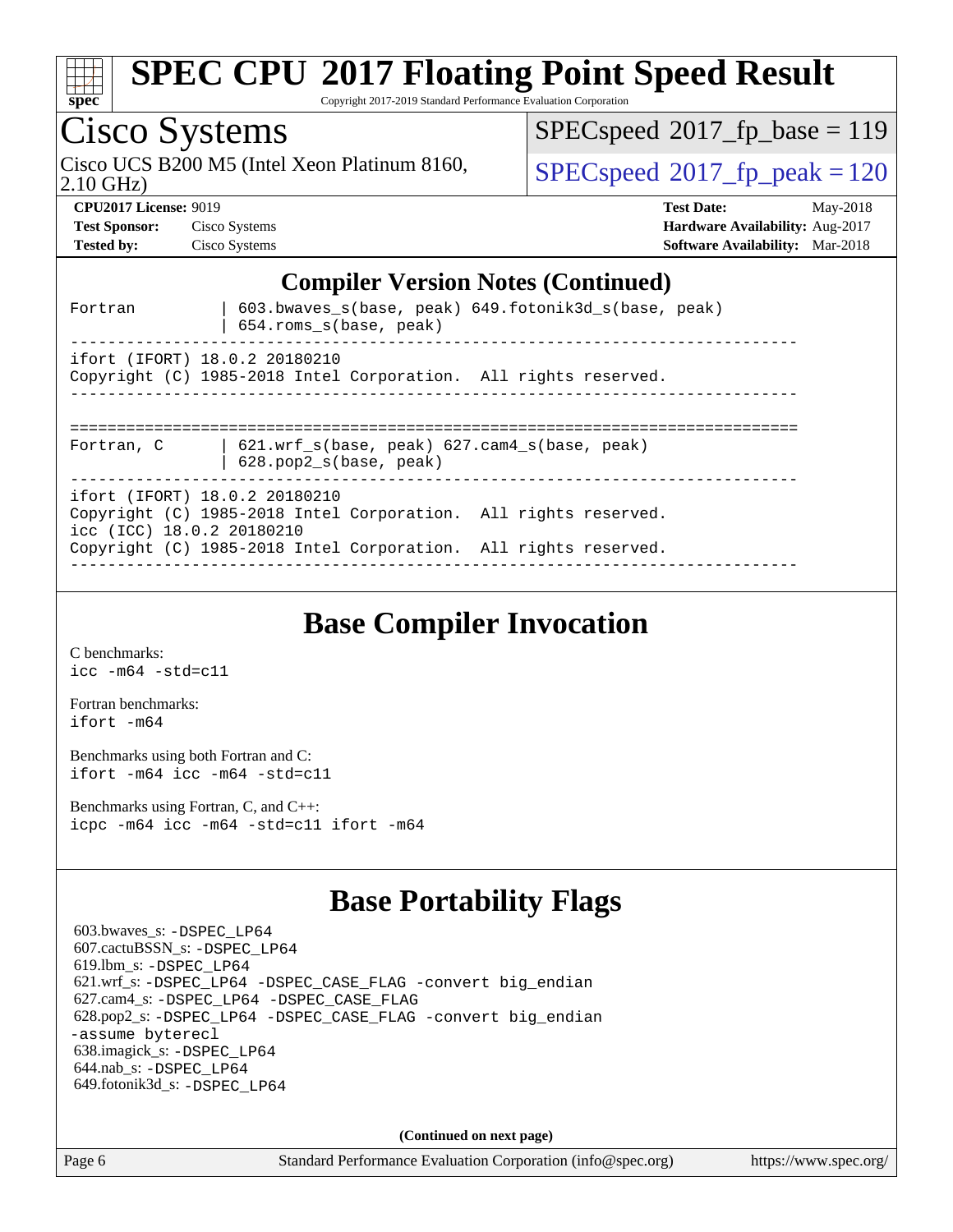

Copyright 2017-2019 Standard Performance Evaluation Corporation

## Cisco Systems

2.10 GHz) Cisco UCS B200 M5 (Intel Xeon Platinum 8160,  $\vert$  [SPECspeed](http://www.spec.org/auto/cpu2017/Docs/result-fields.html#SPECspeed2017fppeak)®2017 fp\_peak = 120

[SPECspeed](http://www.spec.org/auto/cpu2017/Docs/result-fields.html#SPECspeed2017fpbase)<sup>®</sup>2017 fp base = 119

**[CPU2017 License:](http://www.spec.org/auto/cpu2017/Docs/result-fields.html#CPU2017License)** 9019 **[Test Date:](http://www.spec.org/auto/cpu2017/Docs/result-fields.html#TestDate)** May-2018 **[Test Sponsor:](http://www.spec.org/auto/cpu2017/Docs/result-fields.html#TestSponsor)** Cisco Systems **[Hardware Availability:](http://www.spec.org/auto/cpu2017/Docs/result-fields.html#HardwareAvailability)** Aug-2017 **[Tested by:](http://www.spec.org/auto/cpu2017/Docs/result-fields.html#Testedby)** Cisco Systems **[Software Availability:](http://www.spec.org/auto/cpu2017/Docs/result-fields.html#SoftwareAvailability)** Mar-2018

### **[Base Portability Flags \(Continued\)](http://www.spec.org/auto/cpu2017/Docs/result-fields.html#BasePortabilityFlags)**

654.roms\_s: [-DSPEC\\_LP64](http://www.spec.org/cpu2017/results/res2018q2/cpu2017-20180515-05668.flags.html#suite_basePORTABILITY654_roms_s_DSPEC_LP64)

### **[Base Optimization Flags](http://www.spec.org/auto/cpu2017/Docs/result-fields.html#BaseOptimizationFlags)**

[C benchmarks](http://www.spec.org/auto/cpu2017/Docs/result-fields.html#Cbenchmarks):

[-xCORE-AVX512](http://www.spec.org/cpu2017/results/res2018q2/cpu2017-20180515-05668.flags.html#user_CCbase_f-xCORE-AVX512) [-ipo](http://www.spec.org/cpu2017/results/res2018q2/cpu2017-20180515-05668.flags.html#user_CCbase_f-ipo) [-O3](http://www.spec.org/cpu2017/results/res2018q2/cpu2017-20180515-05668.flags.html#user_CCbase_f-O3) [-no-prec-div](http://www.spec.org/cpu2017/results/res2018q2/cpu2017-20180515-05668.flags.html#user_CCbase_f-no-prec-div) [-qopt-prefetch](http://www.spec.org/cpu2017/results/res2018q2/cpu2017-20180515-05668.flags.html#user_CCbase_f-qopt-prefetch) [-ffinite-math-only](http://www.spec.org/cpu2017/results/res2018q2/cpu2017-20180515-05668.flags.html#user_CCbase_f_finite_math_only_cb91587bd2077682c4b38af759c288ed7c732db004271a9512da14a4f8007909a5f1427ecbf1a0fb78ff2a814402c6114ac565ca162485bbcae155b5e4258871) [-qopt-mem-layout-trans=3](http://www.spec.org/cpu2017/results/res2018q2/cpu2017-20180515-05668.flags.html#user_CCbase_f-qopt-mem-layout-trans_de80db37974c74b1f0e20d883f0b675c88c3b01e9d123adea9b28688d64333345fb62bc4a798493513fdb68f60282f9a726aa07f478b2f7113531aecce732043) [-qopenmp](http://www.spec.org/cpu2017/results/res2018q2/cpu2017-20180515-05668.flags.html#user_CCbase_qopenmp_16be0c44f24f464004c6784a7acb94aca937f053568ce72f94b139a11c7c168634a55f6653758ddd83bcf7b8463e8028bb0b48b77bcddc6b78d5d95bb1df2967) [-DSPEC\\_OPENMP](http://www.spec.org/cpu2017/results/res2018q2/cpu2017-20180515-05668.flags.html#suite_CCbase_DSPEC_OPENMP)

[Fortran benchmarks](http://www.spec.org/auto/cpu2017/Docs/result-fields.html#Fortranbenchmarks):

[-DSPEC\\_OPENMP](http://www.spec.org/cpu2017/results/res2018q2/cpu2017-20180515-05668.flags.html#suite_FCbase_DSPEC_OPENMP) [-xCORE-AVX512](http://www.spec.org/cpu2017/results/res2018q2/cpu2017-20180515-05668.flags.html#user_FCbase_f-xCORE-AVX512) [-ipo](http://www.spec.org/cpu2017/results/res2018q2/cpu2017-20180515-05668.flags.html#user_FCbase_f-ipo) [-O3](http://www.spec.org/cpu2017/results/res2018q2/cpu2017-20180515-05668.flags.html#user_FCbase_f-O3) [-no-prec-div](http://www.spec.org/cpu2017/results/res2018q2/cpu2017-20180515-05668.flags.html#user_FCbase_f-no-prec-div) [-qopt-prefetch](http://www.spec.org/cpu2017/results/res2018q2/cpu2017-20180515-05668.flags.html#user_FCbase_f-qopt-prefetch) [-ffinite-math-only](http://www.spec.org/cpu2017/results/res2018q2/cpu2017-20180515-05668.flags.html#user_FCbase_f_finite_math_only_cb91587bd2077682c4b38af759c288ed7c732db004271a9512da14a4f8007909a5f1427ecbf1a0fb78ff2a814402c6114ac565ca162485bbcae155b5e4258871) [-qopt-mem-layout-trans=3](http://www.spec.org/cpu2017/results/res2018q2/cpu2017-20180515-05668.flags.html#user_FCbase_f-qopt-mem-layout-trans_de80db37974c74b1f0e20d883f0b675c88c3b01e9d123adea9b28688d64333345fb62bc4a798493513fdb68f60282f9a726aa07f478b2f7113531aecce732043) [-qopenmp](http://www.spec.org/cpu2017/results/res2018q2/cpu2017-20180515-05668.flags.html#user_FCbase_qopenmp_16be0c44f24f464004c6784a7acb94aca937f053568ce72f94b139a11c7c168634a55f6653758ddd83bcf7b8463e8028bb0b48b77bcddc6b78d5d95bb1df2967) [-nostandard-realloc-lhs](http://www.spec.org/cpu2017/results/res2018q2/cpu2017-20180515-05668.flags.html#user_FCbase_f_2003_std_realloc_82b4557e90729c0f113870c07e44d33d6f5a304b4f63d4c15d2d0f1fab99f5daaed73bdb9275d9ae411527f28b936061aa8b9c8f2d63842963b95c9dd6426b8a) [-align array32byte](http://www.spec.org/cpu2017/results/res2018q2/cpu2017-20180515-05668.flags.html#user_FCbase_align_array32byte_b982fe038af199962ba9a80c053b8342c548c85b40b8e86eb3cc33dee0d7986a4af373ac2d51c3f7cf710a18d62fdce2948f201cd044323541f22fc0fffc51b6)

[Benchmarks using both Fortran and C](http://www.spec.org/auto/cpu2017/Docs/result-fields.html#BenchmarksusingbothFortranandC):

[-xCORE-AVX512](http://www.spec.org/cpu2017/results/res2018q2/cpu2017-20180515-05668.flags.html#user_CC_FCbase_f-xCORE-AVX512) [-ipo](http://www.spec.org/cpu2017/results/res2018q2/cpu2017-20180515-05668.flags.html#user_CC_FCbase_f-ipo) [-O3](http://www.spec.org/cpu2017/results/res2018q2/cpu2017-20180515-05668.flags.html#user_CC_FCbase_f-O3) [-no-prec-div](http://www.spec.org/cpu2017/results/res2018q2/cpu2017-20180515-05668.flags.html#user_CC_FCbase_f-no-prec-div) [-qopt-prefetch](http://www.spec.org/cpu2017/results/res2018q2/cpu2017-20180515-05668.flags.html#user_CC_FCbase_f-qopt-prefetch) [-ffinite-math-only](http://www.spec.org/cpu2017/results/res2018q2/cpu2017-20180515-05668.flags.html#user_CC_FCbase_f_finite_math_only_cb91587bd2077682c4b38af759c288ed7c732db004271a9512da14a4f8007909a5f1427ecbf1a0fb78ff2a814402c6114ac565ca162485bbcae155b5e4258871) [-qopt-mem-layout-trans=3](http://www.spec.org/cpu2017/results/res2018q2/cpu2017-20180515-05668.flags.html#user_CC_FCbase_f-qopt-mem-layout-trans_de80db37974c74b1f0e20d883f0b675c88c3b01e9d123adea9b28688d64333345fb62bc4a798493513fdb68f60282f9a726aa07f478b2f7113531aecce732043) [-qopenmp](http://www.spec.org/cpu2017/results/res2018q2/cpu2017-20180515-05668.flags.html#user_CC_FCbase_qopenmp_16be0c44f24f464004c6784a7acb94aca937f053568ce72f94b139a11c7c168634a55f6653758ddd83bcf7b8463e8028bb0b48b77bcddc6b78d5d95bb1df2967) [-DSPEC\\_OPENMP](http://www.spec.org/cpu2017/results/res2018q2/cpu2017-20180515-05668.flags.html#suite_CC_FCbase_DSPEC_OPENMP) [-nostandard-realloc-lhs](http://www.spec.org/cpu2017/results/res2018q2/cpu2017-20180515-05668.flags.html#user_CC_FCbase_f_2003_std_realloc_82b4557e90729c0f113870c07e44d33d6f5a304b4f63d4c15d2d0f1fab99f5daaed73bdb9275d9ae411527f28b936061aa8b9c8f2d63842963b95c9dd6426b8a) [-align array32byte](http://www.spec.org/cpu2017/results/res2018q2/cpu2017-20180515-05668.flags.html#user_CC_FCbase_align_array32byte_b982fe038af199962ba9a80c053b8342c548c85b40b8e86eb3cc33dee0d7986a4af373ac2d51c3f7cf710a18d62fdce2948f201cd044323541f22fc0fffc51b6)

[Benchmarks using Fortran, C, and C++:](http://www.spec.org/auto/cpu2017/Docs/result-fields.html#BenchmarksusingFortranCandCXX)

[-xCORE-AVX512](http://www.spec.org/cpu2017/results/res2018q2/cpu2017-20180515-05668.flags.html#user_CC_CXX_FCbase_f-xCORE-AVX512) [-ipo](http://www.spec.org/cpu2017/results/res2018q2/cpu2017-20180515-05668.flags.html#user_CC_CXX_FCbase_f-ipo) [-O3](http://www.spec.org/cpu2017/results/res2018q2/cpu2017-20180515-05668.flags.html#user_CC_CXX_FCbase_f-O3) [-no-prec-div](http://www.spec.org/cpu2017/results/res2018q2/cpu2017-20180515-05668.flags.html#user_CC_CXX_FCbase_f-no-prec-div) [-qopt-prefetch](http://www.spec.org/cpu2017/results/res2018q2/cpu2017-20180515-05668.flags.html#user_CC_CXX_FCbase_f-qopt-prefetch) [-ffinite-math-only](http://www.spec.org/cpu2017/results/res2018q2/cpu2017-20180515-05668.flags.html#user_CC_CXX_FCbase_f_finite_math_only_cb91587bd2077682c4b38af759c288ed7c732db004271a9512da14a4f8007909a5f1427ecbf1a0fb78ff2a814402c6114ac565ca162485bbcae155b5e4258871) [-qopt-mem-layout-trans=3](http://www.spec.org/cpu2017/results/res2018q2/cpu2017-20180515-05668.flags.html#user_CC_CXX_FCbase_f-qopt-mem-layout-trans_de80db37974c74b1f0e20d883f0b675c88c3b01e9d123adea9b28688d64333345fb62bc4a798493513fdb68f60282f9a726aa07f478b2f7113531aecce732043) [-qopenmp](http://www.spec.org/cpu2017/results/res2018q2/cpu2017-20180515-05668.flags.html#user_CC_CXX_FCbase_qopenmp_16be0c44f24f464004c6784a7acb94aca937f053568ce72f94b139a11c7c168634a55f6653758ddd83bcf7b8463e8028bb0b48b77bcddc6b78d5d95bb1df2967) [-DSPEC\\_OPENMP](http://www.spec.org/cpu2017/results/res2018q2/cpu2017-20180515-05668.flags.html#suite_CC_CXX_FCbase_DSPEC_OPENMP) [-nostandard-realloc-lhs](http://www.spec.org/cpu2017/results/res2018q2/cpu2017-20180515-05668.flags.html#user_CC_CXX_FCbase_f_2003_std_realloc_82b4557e90729c0f113870c07e44d33d6f5a304b4f63d4c15d2d0f1fab99f5daaed73bdb9275d9ae411527f28b936061aa8b9c8f2d63842963b95c9dd6426b8a) [-align array32byte](http://www.spec.org/cpu2017/results/res2018q2/cpu2017-20180515-05668.flags.html#user_CC_CXX_FCbase_align_array32byte_b982fe038af199962ba9a80c053b8342c548c85b40b8e86eb3cc33dee0d7986a4af373ac2d51c3f7cf710a18d62fdce2948f201cd044323541f22fc0fffc51b6)

### **[Peak Compiler Invocation](http://www.spec.org/auto/cpu2017/Docs/result-fields.html#PeakCompilerInvocation)**

[C benchmarks](http://www.spec.org/auto/cpu2017/Docs/result-fields.html#Cbenchmarks): [icc -m64 -std=c11](http://www.spec.org/cpu2017/results/res2018q2/cpu2017-20180515-05668.flags.html#user_CCpeak_intel_icc_64bit_c11_33ee0cdaae7deeeab2a9725423ba97205ce30f63b9926c2519791662299b76a0318f32ddfffdc46587804de3178b4f9328c46fa7c2b0cd779d7a61945c91cd35)

[Fortran benchmarks](http://www.spec.org/auto/cpu2017/Docs/result-fields.html#Fortranbenchmarks): [ifort -m64](http://www.spec.org/cpu2017/results/res2018q2/cpu2017-20180515-05668.flags.html#user_FCpeak_intel_ifort_64bit_24f2bb282fbaeffd6157abe4f878425411749daecae9a33200eee2bee2fe76f3b89351d69a8130dd5949958ce389cf37ff59a95e7a40d588e8d3a57e0c3fd751)

[Benchmarks using both Fortran and C](http://www.spec.org/auto/cpu2017/Docs/result-fields.html#BenchmarksusingbothFortranandC): [ifort -m64](http://www.spec.org/cpu2017/results/res2018q2/cpu2017-20180515-05668.flags.html#user_CC_FCpeak_intel_ifort_64bit_24f2bb282fbaeffd6157abe4f878425411749daecae9a33200eee2bee2fe76f3b89351d69a8130dd5949958ce389cf37ff59a95e7a40d588e8d3a57e0c3fd751) [icc -m64 -std=c11](http://www.spec.org/cpu2017/results/res2018q2/cpu2017-20180515-05668.flags.html#user_CC_FCpeak_intel_icc_64bit_c11_33ee0cdaae7deeeab2a9725423ba97205ce30f63b9926c2519791662299b76a0318f32ddfffdc46587804de3178b4f9328c46fa7c2b0cd779d7a61945c91cd35)

[Benchmarks using Fortran, C, and C++:](http://www.spec.org/auto/cpu2017/Docs/result-fields.html#BenchmarksusingFortranCandCXX) [icpc -m64](http://www.spec.org/cpu2017/results/res2018q2/cpu2017-20180515-05668.flags.html#user_CC_CXX_FCpeak_intel_icpc_64bit_4ecb2543ae3f1412ef961e0650ca070fec7b7afdcd6ed48761b84423119d1bf6bdf5cad15b44d48e7256388bc77273b966e5eb805aefd121eb22e9299b2ec9d9) [icc -m64 -std=c11](http://www.spec.org/cpu2017/results/res2018q2/cpu2017-20180515-05668.flags.html#user_CC_CXX_FCpeak_intel_icc_64bit_c11_33ee0cdaae7deeeab2a9725423ba97205ce30f63b9926c2519791662299b76a0318f32ddfffdc46587804de3178b4f9328c46fa7c2b0cd779d7a61945c91cd35) [ifort -m64](http://www.spec.org/cpu2017/results/res2018q2/cpu2017-20180515-05668.flags.html#user_CC_CXX_FCpeak_intel_ifort_64bit_24f2bb282fbaeffd6157abe4f878425411749daecae9a33200eee2bee2fe76f3b89351d69a8130dd5949958ce389cf37ff59a95e7a40d588e8d3a57e0c3fd751)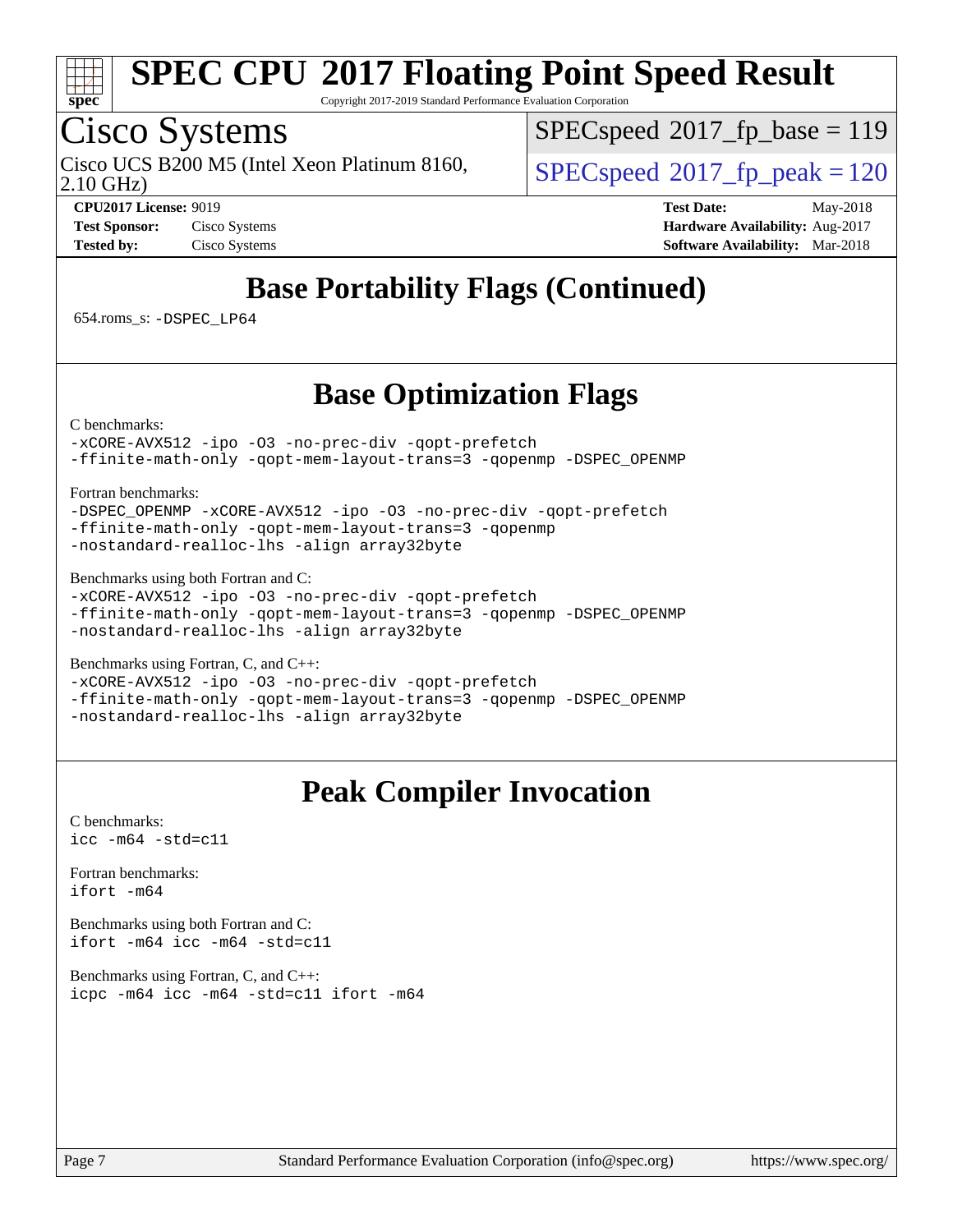

Copyright 2017-2019 Standard Performance Evaluation Corporation

# Cisco Systems

2.10 GHz) Cisco UCS B200 M5 (Intel Xeon Platinum 8160,  $\vert$  [SPECspeed](http://www.spec.org/auto/cpu2017/Docs/result-fields.html#SPECspeed2017fppeak)<sup>®</sup>2017 fp\_peak = 120

[SPECspeed](http://www.spec.org/auto/cpu2017/Docs/result-fields.html#SPECspeed2017fpbase)<sup>®</sup>2017 fp base = 119

**[CPU2017 License:](http://www.spec.org/auto/cpu2017/Docs/result-fields.html#CPU2017License)** 9019 **[Test Date:](http://www.spec.org/auto/cpu2017/Docs/result-fields.html#TestDate)** May-2018 **[Test Sponsor:](http://www.spec.org/auto/cpu2017/Docs/result-fields.html#TestSponsor)** Cisco Systems **Cisco Systems [Hardware Availability:](http://www.spec.org/auto/cpu2017/Docs/result-fields.html#HardwareAvailability)** Aug-2017 **[Tested by:](http://www.spec.org/auto/cpu2017/Docs/result-fields.html#Testedby)** Cisco Systems **[Software Availability:](http://www.spec.org/auto/cpu2017/Docs/result-fields.html#SoftwareAvailability)** Mar-2018

### **[Peak Portability Flags](http://www.spec.org/auto/cpu2017/Docs/result-fields.html#PeakPortabilityFlags)**

Same as Base Portability Flags

### **[Peak Optimization Flags](http://www.spec.org/auto/cpu2017/Docs/result-fields.html#PeakOptimizationFlags)**

[C benchmarks](http://www.spec.org/auto/cpu2017/Docs/result-fields.html#Cbenchmarks):

 619.lbm\_s: [-prof-gen](http://www.spec.org/cpu2017/results/res2018q2/cpu2017-20180515-05668.flags.html#user_peakPASS1_CFLAGSPASS1_LDFLAGS619_lbm_s_prof_gen_5aa4926d6013ddb2a31985c654b3eb18169fc0c6952a63635c234f711e6e63dd76e94ad52365559451ec499a2cdb89e4dc58ba4c67ef54ca681ffbe1461d6b36)(pass 1) [-prof-use](http://www.spec.org/cpu2017/results/res2018q2/cpu2017-20180515-05668.flags.html#user_peakPASS2_CFLAGSPASS2_LDFLAGS619_lbm_s_prof_use_1a21ceae95f36a2b53c25747139a6c16ca95bd9def2a207b4f0849963b97e94f5260e30a0c64f4bb623698870e679ca08317ef8150905d41bd88c6f78df73f19)(pass 2) [-O2](http://www.spec.org/cpu2017/results/res2018q2/cpu2017-20180515-05668.flags.html#user_peakPASS1_COPTIMIZE619_lbm_s_f-O2) [-xCORE-AVX512](http://www.spec.org/cpu2017/results/res2018q2/cpu2017-20180515-05668.flags.html#user_peakPASS2_COPTIMIZE619_lbm_s_f-xCORE-AVX512) [-qopt-prefetch](http://www.spec.org/cpu2017/results/res2018q2/cpu2017-20180515-05668.flags.html#user_peakPASS1_COPTIMIZEPASS2_COPTIMIZE619_lbm_s_f-qopt-prefetch) [-ipo](http://www.spec.org/cpu2017/results/res2018q2/cpu2017-20180515-05668.flags.html#user_peakPASS2_COPTIMIZE619_lbm_s_f-ipo) [-O3](http://www.spec.org/cpu2017/results/res2018q2/cpu2017-20180515-05668.flags.html#user_peakPASS2_COPTIMIZE619_lbm_s_f-O3) [-ffinite-math-only](http://www.spec.org/cpu2017/results/res2018q2/cpu2017-20180515-05668.flags.html#user_peakPASS1_COPTIMIZEPASS2_COPTIMIZE619_lbm_s_f_finite_math_only_cb91587bd2077682c4b38af759c288ed7c732db004271a9512da14a4f8007909a5f1427ecbf1a0fb78ff2a814402c6114ac565ca162485bbcae155b5e4258871) [-no-prec-div](http://www.spec.org/cpu2017/results/res2018q2/cpu2017-20180515-05668.flags.html#user_peakPASS2_COPTIMIZE619_lbm_s_f-no-prec-div) [-qopt-mem-layout-trans=3](http://www.spec.org/cpu2017/results/res2018q2/cpu2017-20180515-05668.flags.html#user_peakPASS1_COPTIMIZEPASS2_COPTIMIZE619_lbm_s_f-qopt-mem-layout-trans_de80db37974c74b1f0e20d883f0b675c88c3b01e9d123adea9b28688d64333345fb62bc4a798493513fdb68f60282f9a726aa07f478b2f7113531aecce732043) [-DSPEC\\_SUPPRESS\\_OPENMP](http://www.spec.org/cpu2017/results/res2018q2/cpu2017-20180515-05668.flags.html#suite_peakPASS1_COPTIMIZE619_lbm_s_DSPEC_SUPPRESS_OPENMP) [-qopenmp](http://www.spec.org/cpu2017/results/res2018q2/cpu2017-20180515-05668.flags.html#user_peakPASS2_COPTIMIZE619_lbm_s_qopenmp_16be0c44f24f464004c6784a7acb94aca937f053568ce72f94b139a11c7c168634a55f6653758ddd83bcf7b8463e8028bb0b48b77bcddc6b78d5d95bb1df2967) [-DSPEC\\_OPENMP](http://www.spec.org/cpu2017/results/res2018q2/cpu2017-20180515-05668.flags.html#suite_peakPASS2_COPTIMIZE619_lbm_s_DSPEC_OPENMP)

 638.imagick\_s: [-xCORE-AVX512](http://www.spec.org/cpu2017/results/res2018q2/cpu2017-20180515-05668.flags.html#user_peakCOPTIMIZE638_imagick_s_f-xCORE-AVX512) [-ipo](http://www.spec.org/cpu2017/results/res2018q2/cpu2017-20180515-05668.flags.html#user_peakCOPTIMIZE638_imagick_s_f-ipo) [-O3](http://www.spec.org/cpu2017/results/res2018q2/cpu2017-20180515-05668.flags.html#user_peakCOPTIMIZE638_imagick_s_f-O3) [-no-prec-div](http://www.spec.org/cpu2017/results/res2018q2/cpu2017-20180515-05668.flags.html#user_peakCOPTIMIZE638_imagick_s_f-no-prec-div) [-qopt-prefetch](http://www.spec.org/cpu2017/results/res2018q2/cpu2017-20180515-05668.flags.html#user_peakCOPTIMIZE638_imagick_s_f-qopt-prefetch) [-ffinite-math-only](http://www.spec.org/cpu2017/results/res2018q2/cpu2017-20180515-05668.flags.html#user_peakCOPTIMIZE638_imagick_s_f_finite_math_only_cb91587bd2077682c4b38af759c288ed7c732db004271a9512da14a4f8007909a5f1427ecbf1a0fb78ff2a814402c6114ac565ca162485bbcae155b5e4258871) [-qopt-mem-layout-trans=3](http://www.spec.org/cpu2017/results/res2018q2/cpu2017-20180515-05668.flags.html#user_peakCOPTIMIZE638_imagick_s_f-qopt-mem-layout-trans_de80db37974c74b1f0e20d883f0b675c88c3b01e9d123adea9b28688d64333345fb62bc4a798493513fdb68f60282f9a726aa07f478b2f7113531aecce732043) [-qopenmp](http://www.spec.org/cpu2017/results/res2018q2/cpu2017-20180515-05668.flags.html#user_peakCOPTIMIZE638_imagick_s_qopenmp_16be0c44f24f464004c6784a7acb94aca937f053568ce72f94b139a11c7c168634a55f6653758ddd83bcf7b8463e8028bb0b48b77bcddc6b78d5d95bb1df2967) [-DSPEC\\_OPENMP](http://www.spec.org/cpu2017/results/res2018q2/cpu2017-20180515-05668.flags.html#suite_peakCOPTIMIZE638_imagick_s_DSPEC_OPENMP)

644.nab\_s: Same as 638.imagick\_s

[Fortran benchmarks](http://www.spec.org/auto/cpu2017/Docs/result-fields.html#Fortranbenchmarks): [-prof-gen](http://www.spec.org/cpu2017/results/res2018q2/cpu2017-20180515-05668.flags.html#user_FCpeak_prof_gen_5aa4926d6013ddb2a31985c654b3eb18169fc0c6952a63635c234f711e6e63dd76e94ad52365559451ec499a2cdb89e4dc58ba4c67ef54ca681ffbe1461d6b36)(pass 1) [-prof-use](http://www.spec.org/cpu2017/results/res2018q2/cpu2017-20180515-05668.flags.html#user_FCpeak_prof_use_1a21ceae95f36a2b53c25747139a6c16ca95bd9def2a207b4f0849963b97e94f5260e30a0c64f4bb623698870e679ca08317ef8150905d41bd88c6f78df73f19)(pass 2) [-DSPEC\\_SUPPRESS\\_OPENMP](http://www.spec.org/cpu2017/results/res2018q2/cpu2017-20180515-05668.flags.html#suite_FCpeak_DSPEC_SUPPRESS_OPENMP) [-DSPEC\\_OPENMP](http://www.spec.org/cpu2017/results/res2018q2/cpu2017-20180515-05668.flags.html#suite_FCpeak_DSPEC_OPENMP) [-O2](http://www.spec.org/cpu2017/results/res2018q2/cpu2017-20180515-05668.flags.html#user_FCpeak_f-O2) [-xCORE-AVX512](http://www.spec.org/cpu2017/results/res2018q2/cpu2017-20180515-05668.flags.html#user_FCpeak_f-xCORE-AVX512) [-qopt-prefetch](http://www.spec.org/cpu2017/results/res2018q2/cpu2017-20180515-05668.flags.html#user_FCpeak_f-qopt-prefetch) [-ipo](http://www.spec.org/cpu2017/results/res2018q2/cpu2017-20180515-05668.flags.html#user_FCpeak_f-ipo) [-O3](http://www.spec.org/cpu2017/results/res2018q2/cpu2017-20180515-05668.flags.html#user_FCpeak_f-O3) [-ffinite-math-only](http://www.spec.org/cpu2017/results/res2018q2/cpu2017-20180515-05668.flags.html#user_FCpeak_f_finite_math_only_cb91587bd2077682c4b38af759c288ed7c732db004271a9512da14a4f8007909a5f1427ecbf1a0fb78ff2a814402c6114ac565ca162485bbcae155b5e4258871) [-no-prec-div](http://www.spec.org/cpu2017/results/res2018q2/cpu2017-20180515-05668.flags.html#user_FCpeak_f-no-prec-div) [-qopt-mem-layout-trans=3](http://www.spec.org/cpu2017/results/res2018q2/cpu2017-20180515-05668.flags.html#user_FCpeak_f-qopt-mem-layout-trans_de80db37974c74b1f0e20d883f0b675c88c3b01e9d123adea9b28688d64333345fb62bc4a798493513fdb68f60282f9a726aa07f478b2f7113531aecce732043) [-qopenmp](http://www.spec.org/cpu2017/results/res2018q2/cpu2017-20180515-05668.flags.html#user_FCpeak_qopenmp_16be0c44f24f464004c6784a7acb94aca937f053568ce72f94b139a11c7c168634a55f6653758ddd83bcf7b8463e8028bb0b48b77bcddc6b78d5d95bb1df2967) [-nostandard-realloc-lhs](http://www.spec.org/cpu2017/results/res2018q2/cpu2017-20180515-05668.flags.html#user_FCpeak_f_2003_std_realloc_82b4557e90729c0f113870c07e44d33d6f5a304b4f63d4c15d2d0f1fab99f5daaed73bdb9275d9ae411527f28b936061aa8b9c8f2d63842963b95c9dd6426b8a) [-align array32byte](http://www.spec.org/cpu2017/results/res2018q2/cpu2017-20180515-05668.flags.html#user_FCpeak_align_array32byte_b982fe038af199962ba9a80c053b8342c548c85b40b8e86eb3cc33dee0d7986a4af373ac2d51c3f7cf710a18d62fdce2948f201cd044323541f22fc0fffc51b6)

[Benchmarks using both Fortran and C](http://www.spec.org/auto/cpu2017/Docs/result-fields.html#BenchmarksusingbothFortranandC):

 621.wrf\_s: [-prof-gen](http://www.spec.org/cpu2017/results/res2018q2/cpu2017-20180515-05668.flags.html#user_peakPASS1_CFLAGSPASS1_FFLAGSPASS1_LDFLAGS621_wrf_s_prof_gen_5aa4926d6013ddb2a31985c654b3eb18169fc0c6952a63635c234f711e6e63dd76e94ad52365559451ec499a2cdb89e4dc58ba4c67ef54ca681ffbe1461d6b36)(pass 1) [-prof-use](http://www.spec.org/cpu2017/results/res2018q2/cpu2017-20180515-05668.flags.html#user_peakPASS2_CFLAGSPASS2_FFLAGSPASS2_LDFLAGS621_wrf_s_prof_use_1a21ceae95f36a2b53c25747139a6c16ca95bd9def2a207b4f0849963b97e94f5260e30a0c64f4bb623698870e679ca08317ef8150905d41bd88c6f78df73f19)(pass 2) [-O2](http://www.spec.org/cpu2017/results/res2018q2/cpu2017-20180515-05668.flags.html#user_peakPASS1_COPTIMIZEPASS1_FOPTIMIZE621_wrf_s_f-O2) [-xCORE-AVX512](http://www.spec.org/cpu2017/results/res2018q2/cpu2017-20180515-05668.flags.html#user_peakPASS2_COPTIMIZEPASS2_FOPTIMIZE621_wrf_s_f-xCORE-AVX512) [-qopt-prefetch](http://www.spec.org/cpu2017/results/res2018q2/cpu2017-20180515-05668.flags.html#user_peakPASS1_COPTIMIZEPASS1_FOPTIMIZEPASS2_COPTIMIZEPASS2_FOPTIMIZE621_wrf_s_f-qopt-prefetch) [-ipo](http://www.spec.org/cpu2017/results/res2018q2/cpu2017-20180515-05668.flags.html#user_peakPASS2_COPTIMIZEPASS2_FOPTIMIZE621_wrf_s_f-ipo) [-O3](http://www.spec.org/cpu2017/results/res2018q2/cpu2017-20180515-05668.flags.html#user_peakPASS2_COPTIMIZEPASS2_FOPTIMIZE621_wrf_s_f-O3) [-ffinite-math-only](http://www.spec.org/cpu2017/results/res2018q2/cpu2017-20180515-05668.flags.html#user_peakPASS1_COPTIMIZEPASS1_FOPTIMIZEPASS2_COPTIMIZEPASS2_FOPTIMIZE621_wrf_s_f_finite_math_only_cb91587bd2077682c4b38af759c288ed7c732db004271a9512da14a4f8007909a5f1427ecbf1a0fb78ff2a814402c6114ac565ca162485bbcae155b5e4258871) [-no-prec-div](http://www.spec.org/cpu2017/results/res2018q2/cpu2017-20180515-05668.flags.html#user_peakPASS2_COPTIMIZEPASS2_FOPTIMIZE621_wrf_s_f-no-prec-div) [-qopt-mem-layout-trans=3](http://www.spec.org/cpu2017/results/res2018q2/cpu2017-20180515-05668.flags.html#user_peakPASS1_COPTIMIZEPASS1_FOPTIMIZEPASS2_COPTIMIZEPASS2_FOPTIMIZE621_wrf_s_f-qopt-mem-layout-trans_de80db37974c74b1f0e20d883f0b675c88c3b01e9d123adea9b28688d64333345fb62bc4a798493513fdb68f60282f9a726aa07f478b2f7113531aecce732043) [-DSPEC\\_SUPPRESS\\_OPENMP](http://www.spec.org/cpu2017/results/res2018q2/cpu2017-20180515-05668.flags.html#suite_peakPASS1_COPTIMIZEPASS1_FOPTIMIZE621_wrf_s_DSPEC_SUPPRESS_OPENMP) [-qopenmp](http://www.spec.org/cpu2017/results/res2018q2/cpu2017-20180515-05668.flags.html#user_peakPASS2_COPTIMIZEPASS2_FOPTIMIZE621_wrf_s_qopenmp_16be0c44f24f464004c6784a7acb94aca937f053568ce72f94b139a11c7c168634a55f6653758ddd83bcf7b8463e8028bb0b48b77bcddc6b78d5d95bb1df2967) [-DSPEC\\_OPENMP](http://www.spec.org/cpu2017/results/res2018q2/cpu2017-20180515-05668.flags.html#suite_peakPASS2_COPTIMIZEPASS2_FOPTIMIZE621_wrf_s_DSPEC_OPENMP) [-nostandard-realloc-lhs](http://www.spec.org/cpu2017/results/res2018q2/cpu2017-20180515-05668.flags.html#user_peakEXTRA_FOPTIMIZE621_wrf_s_f_2003_std_realloc_82b4557e90729c0f113870c07e44d33d6f5a304b4f63d4c15d2d0f1fab99f5daaed73bdb9275d9ae411527f28b936061aa8b9c8f2d63842963b95c9dd6426b8a) [-align array32byte](http://www.spec.org/cpu2017/results/res2018q2/cpu2017-20180515-05668.flags.html#user_peakEXTRA_FOPTIMIZE621_wrf_s_align_array32byte_b982fe038af199962ba9a80c053b8342c548c85b40b8e86eb3cc33dee0d7986a4af373ac2d51c3f7cf710a18d62fdce2948f201cd044323541f22fc0fffc51b6)

 627.cam4\_s: [-xCORE-AVX512](http://www.spec.org/cpu2017/results/res2018q2/cpu2017-20180515-05668.flags.html#user_peakCOPTIMIZEFOPTIMIZE627_cam4_s_f-xCORE-AVX512) [-ipo](http://www.spec.org/cpu2017/results/res2018q2/cpu2017-20180515-05668.flags.html#user_peakCOPTIMIZEFOPTIMIZE627_cam4_s_f-ipo) [-O3](http://www.spec.org/cpu2017/results/res2018q2/cpu2017-20180515-05668.flags.html#user_peakCOPTIMIZEFOPTIMIZE627_cam4_s_f-O3) [-no-prec-div](http://www.spec.org/cpu2017/results/res2018q2/cpu2017-20180515-05668.flags.html#user_peakCOPTIMIZEFOPTIMIZE627_cam4_s_f-no-prec-div) [-qopt-prefetch](http://www.spec.org/cpu2017/results/res2018q2/cpu2017-20180515-05668.flags.html#user_peakCOPTIMIZEFOPTIMIZE627_cam4_s_f-qopt-prefetch) [-ffinite-math-only](http://www.spec.org/cpu2017/results/res2018q2/cpu2017-20180515-05668.flags.html#user_peakCOPTIMIZEFOPTIMIZE627_cam4_s_f_finite_math_only_cb91587bd2077682c4b38af759c288ed7c732db004271a9512da14a4f8007909a5f1427ecbf1a0fb78ff2a814402c6114ac565ca162485bbcae155b5e4258871) [-qopt-mem-layout-trans=3](http://www.spec.org/cpu2017/results/res2018q2/cpu2017-20180515-05668.flags.html#user_peakCOPTIMIZEFOPTIMIZE627_cam4_s_f-qopt-mem-layout-trans_de80db37974c74b1f0e20d883f0b675c88c3b01e9d123adea9b28688d64333345fb62bc4a798493513fdb68f60282f9a726aa07f478b2f7113531aecce732043) [-qopenmp](http://www.spec.org/cpu2017/results/res2018q2/cpu2017-20180515-05668.flags.html#user_peakCOPTIMIZEFOPTIMIZE627_cam4_s_qopenmp_16be0c44f24f464004c6784a7acb94aca937f053568ce72f94b139a11c7c168634a55f6653758ddd83bcf7b8463e8028bb0b48b77bcddc6b78d5d95bb1df2967) [-DSPEC\\_OPENMP](http://www.spec.org/cpu2017/results/res2018q2/cpu2017-20180515-05668.flags.html#suite_peakCOPTIMIZEFOPTIMIZE627_cam4_s_DSPEC_OPENMP) [-nostandard-realloc-lhs](http://www.spec.org/cpu2017/results/res2018q2/cpu2017-20180515-05668.flags.html#user_peakEXTRA_FOPTIMIZE627_cam4_s_f_2003_std_realloc_82b4557e90729c0f113870c07e44d33d6f5a304b4f63d4c15d2d0f1fab99f5daaed73bdb9275d9ae411527f28b936061aa8b9c8f2d63842963b95c9dd6426b8a) [-align array32byte](http://www.spec.org/cpu2017/results/res2018q2/cpu2017-20180515-05668.flags.html#user_peakEXTRA_FOPTIMIZE627_cam4_s_align_array32byte_b982fe038af199962ba9a80c053b8342c548c85b40b8e86eb3cc33dee0d7986a4af373ac2d51c3f7cf710a18d62fdce2948f201cd044323541f22fc0fffc51b6)

628.pop2\_s: Same as 621.wrf\_s

```
Benchmarks using Fortran, C, and C++: 
-prof-gen(pass 1) -prof-use(pass 2) -O2 -xCORE-AVX512 -qopt-prefetch
-ipo -O3 -ffinite-math-only -no-prec-div -qopt-mem-layout-trans=3
-DSPEC_SUPPRESS_OPENMP -qopenmp -DSPEC_OPENMP -nostandard-realloc-lhs
-align array32byte
```